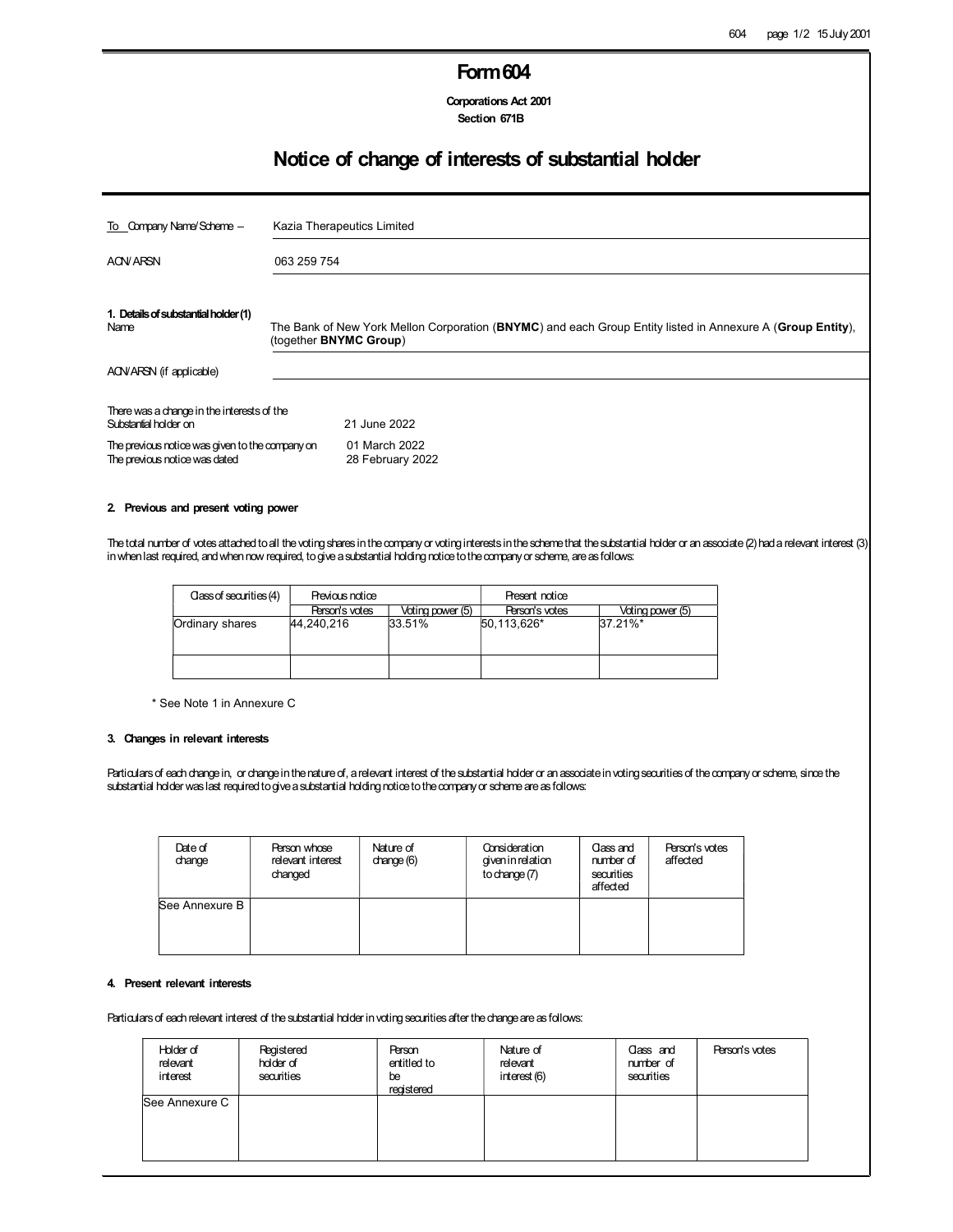### 5. Changes in association

The persons who have become associates (2) of, ceased to be associates of, or have changed the nature of their association (9) with, the substantial holder in relation to voting interests in the company or scheme are as follows:

| Name and AQVARSN (if applicable) | Nature of association                                                                                                                                                                      |
|----------------------------------|--------------------------------------------------------------------------------------------------------------------------------------------------------------------------------------------|
| BNYMC and each Group Entity      | Each Group Entity is an associate of BNYMC pursuant to section $12(2)(a)$ of the<br>Corporations Act 2001 (Cth) as each entity is directly or indirectly owned and<br>controlled by BNYMC. |

### 6. Addresses

The addresses of persons named in this form are as follows:

| Name                                       | <b>Address</b>                               |
|--------------------------------------------|----------------------------------------------|
| The Bank of New York Mellon<br>Corporation | 240 Greenwich Street, New York, NY 10286 USA |
| Each Group Entity                          | 240 Greenwich Street, New York, NY 10286 USA |

**Signature** 

| print name | Andrew Weiser | Attorney-In-Fact<br>capacity |
|------------|---------------|------------------------------|
| sign here  | Anhuilleur    | Date 22 June 2022            |
|            |               |                              |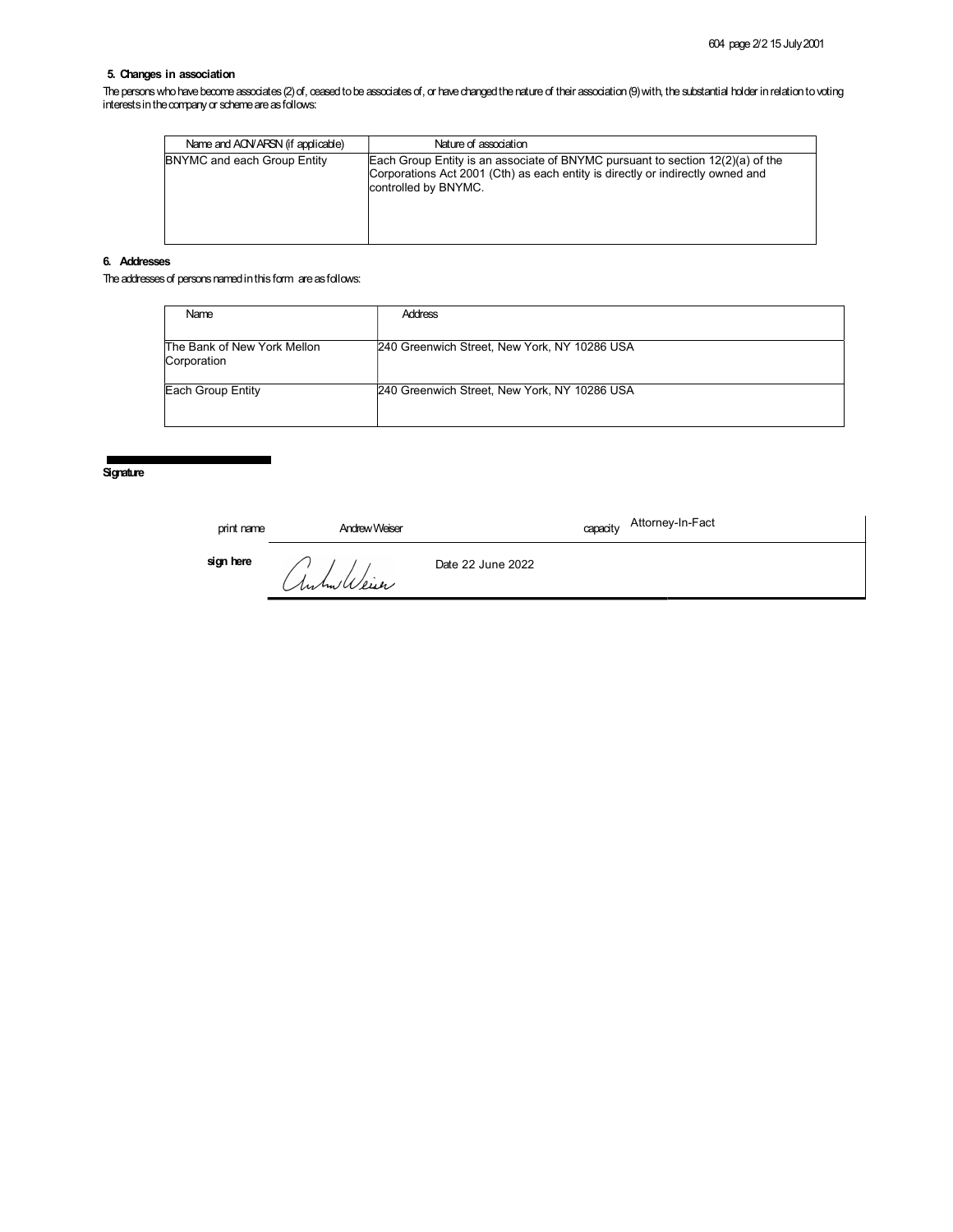## Annexure A

# This is Annexure A of 1 page referred to in Form 604 Notice of Change of Interests of Substantial Holder given by The Bank of New York Mellon Corporation and its related bodies corporate

The Bank of New York Mellon Corporation is the ultimate parent company of a corporate group comprised of a large number of operating and holding companies. Details of the entities directly owned and controlled by The Bank of New York Mellon Corporation are listed below.

The Bank of New York Mellon

| print name | Andrew Weiser | Attorney-In-Fact<br>capacity |
|------------|---------------|------------------------------|
| sign here  | Anhallein     | 22 June 2022<br>date         |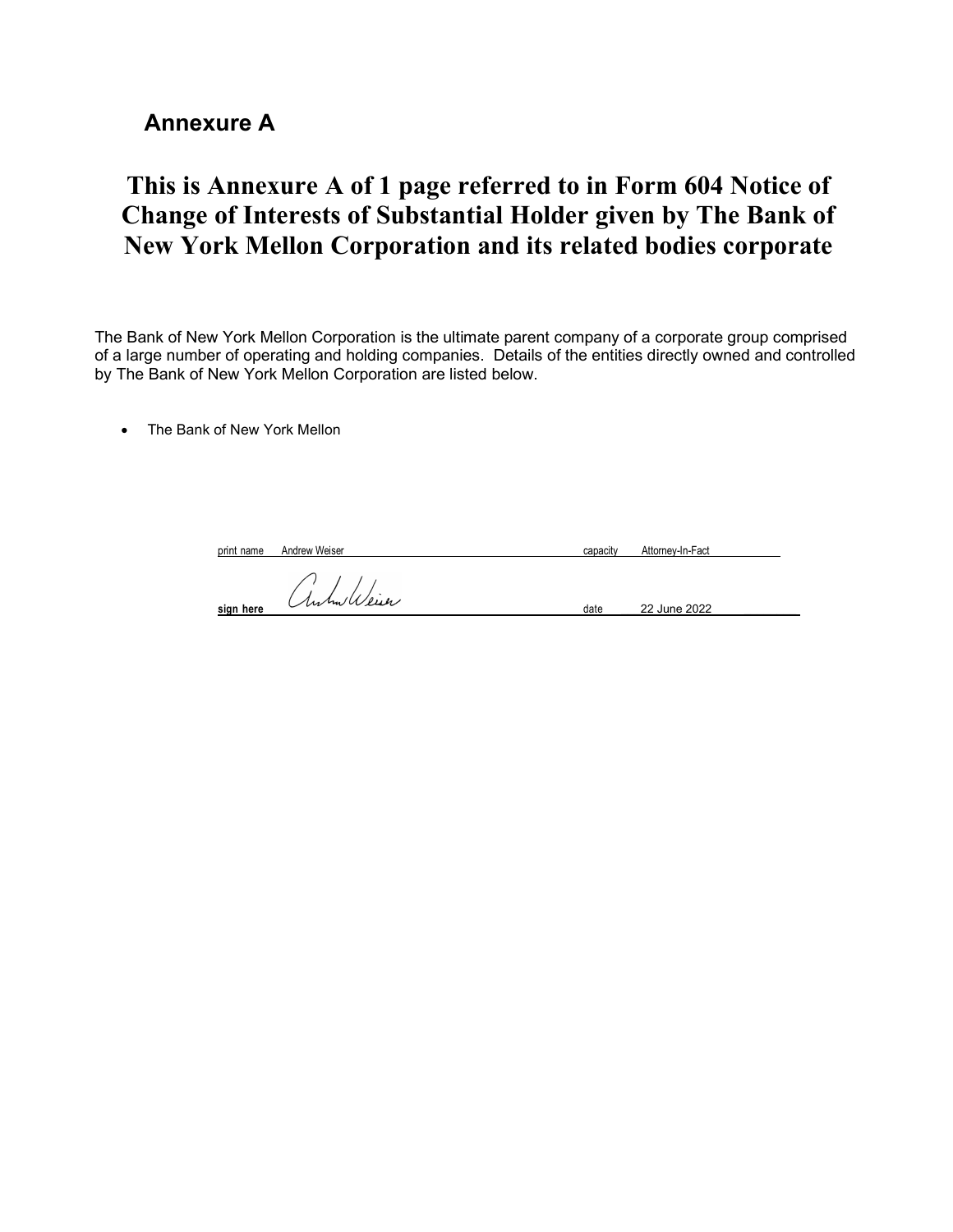### Annexure B

## This is Annexure B of 1 page referred to in Form 604 Notice of Change of Interests of Substantial Holder given by The Bank of New York Mellon Corporation and its related bodies corporate

| Date of change | Person whose relevant interest<br>changed | <b>Nature of Change</b>           | Consideration given in<br>relation to change | <b>Class and number of</b><br>securities affected<br>(Ordinary Shares) | Person's votes<br>affected |
|----------------|-------------------------------------------|-----------------------------------|----------------------------------------------|------------------------------------------------------------------------|----------------------------|
| 2-Mar-2022     | The Bank of New York Mellon               | <b>Transfer out of Securities</b> | N/A                                          | (65,900)                                                               | (65,900)                   |
| 10-Mar-2022    | The Bank of New York Mellon               | <b>Transfer out of Securities</b> | N/A                                          | (15,000)                                                               | (15,000)                   |
| 17-Mar-2022    | The Bank of New York Mellon               | <b>Transfer out of Securities</b> | N/A                                          | (25,000)                                                               | (25,000)                   |
| 21-Apr-2022    | The Bank of New York Mellon               | <b>Transfer out of Securities</b> | N/A                                          | (10,000)                                                               | (10,000)                   |
| 26-Apr-2022    | The Bank of New York Mellon               | <b>Transfer out of Securities</b> | N/A                                          | (15, 520)                                                              | (15, 520)                  |
| 28-Apr-2022    | The Bank of New York Mellon               | <b>Transfer out of Securities</b> | N/A                                          | (23,000)                                                               | (23,000)                   |
| 4-May-2022     | The Bank of New York Mellon               | <b>Deposit of Securities</b>      | N/A                                          | 10,000                                                                 | 10,000                     |
| 6-May-2022     | The Bank of New York Mellon               | <b>Deposit of Securities</b>      | N/A                                          | 193,120                                                                | 193,120                    |
| 9-May-2022     | The Bank of New York Mellon               | <b>Deposit of Securities</b>      | N/A                                          | 70,000                                                                 | 70,000                     |
| 10-May-2022    | The Bank of New York Mellon               | <b>Deposit of Securities</b>      | N/A                                          | 4,100                                                                  | 4,100                      |
| 12-May-2022    | The Bank of New York Mellon               | <b>Deposit of Securities</b>      | N/A                                          | 15,000                                                                 | 15,000                     |
| 17-May-2022    | The Bank of New York Mellon               | <b>Deposit of Securities</b>      | N/A                                          | 20,000                                                                 | 20,000                     |
| 18-May-2022    | The Bank of New York Mellon               | <b>Deposit of Securities</b>      | N/A                                          | 62,760                                                                 | 62,760                     |
| 23-May-2022    | The Bank of New York Mellon               | <b>Deposit of Securities</b>      | N/A                                          | 20.000                                                                 | 20,000                     |
| 24-May-2022    | The Bank of New York Mellon               | <b>Deposit of Securities</b>      | N/A                                          | 65,000                                                                 | 65,000                     |
| 25-May-2022    | The Bank of New York Mellon               | <b>Deposit of Securities</b>      | N/A                                          | 60.000                                                                 | 60,000                     |
| 27-May-2022    | The Bank of New York Mellon               | <b>Deposit of Securities</b>      | N/A                                          | 126,300                                                                | 126,300                    |
| 1-Jun-2022     | The Bank of New York Mellon               | <b>Deposit of Securities</b>      | N/A                                          | 4.000                                                                  | 4,000                      |
| 2-Jun-2022     | The Bank of New York Mellon               | <b>Deposit of Securities</b>      | N/A                                          | 40.000                                                                 | 40,000                     |
| 3-Jun-2022     | The Bank of New York Mellon               | <b>Deposit of Securities</b>      | N/A                                          | 20,000                                                                 | 20,000                     |
| 7-Jun-2022     | The Bank of New York Mellon               | Deposit of Securities             | N/A                                          | 108,710                                                                | 108,710                    |
| 9-Jun-2022     | The Bank of New York Mellon               | <b>Deposit of Securities</b>      | N/A                                          | 603,500                                                                | 603,500                    |
| 10-Jun-2022    | The Bank of New York Mellon               | <b>Deposit of Securities</b>      | N/A                                          | 200,740                                                                | 200,740                    |
| 14-Jun-2022    | The Bank of New York Mellon               | <b>Deposit of Securities</b>      | N/A                                          | 151,440                                                                | 151,440                    |
| 15-Jun-2022    | The Bank of New York Mellon               | <b>Deposit of Securities</b>      | N/A                                          | 100,500                                                                | 100,500                    |
| 16-Jun-2022    | The Bank of New York Mellon               | <b>Deposit of Securities</b>      | N/A                                          | 80,000                                                                 | 80,000                     |
| 21-Jun-2022    | The Bank of New York Mellon               | <b>Deposit of Securities</b>      | N/A                                          | 4,072,660                                                              | 4,072,660                  |

### Changes in relevant interests

Print Name - Andrew Weiser

Sign Here *AwkwWeiser* Date - 22 June 2022

Capacity - Attorney - In - Fact